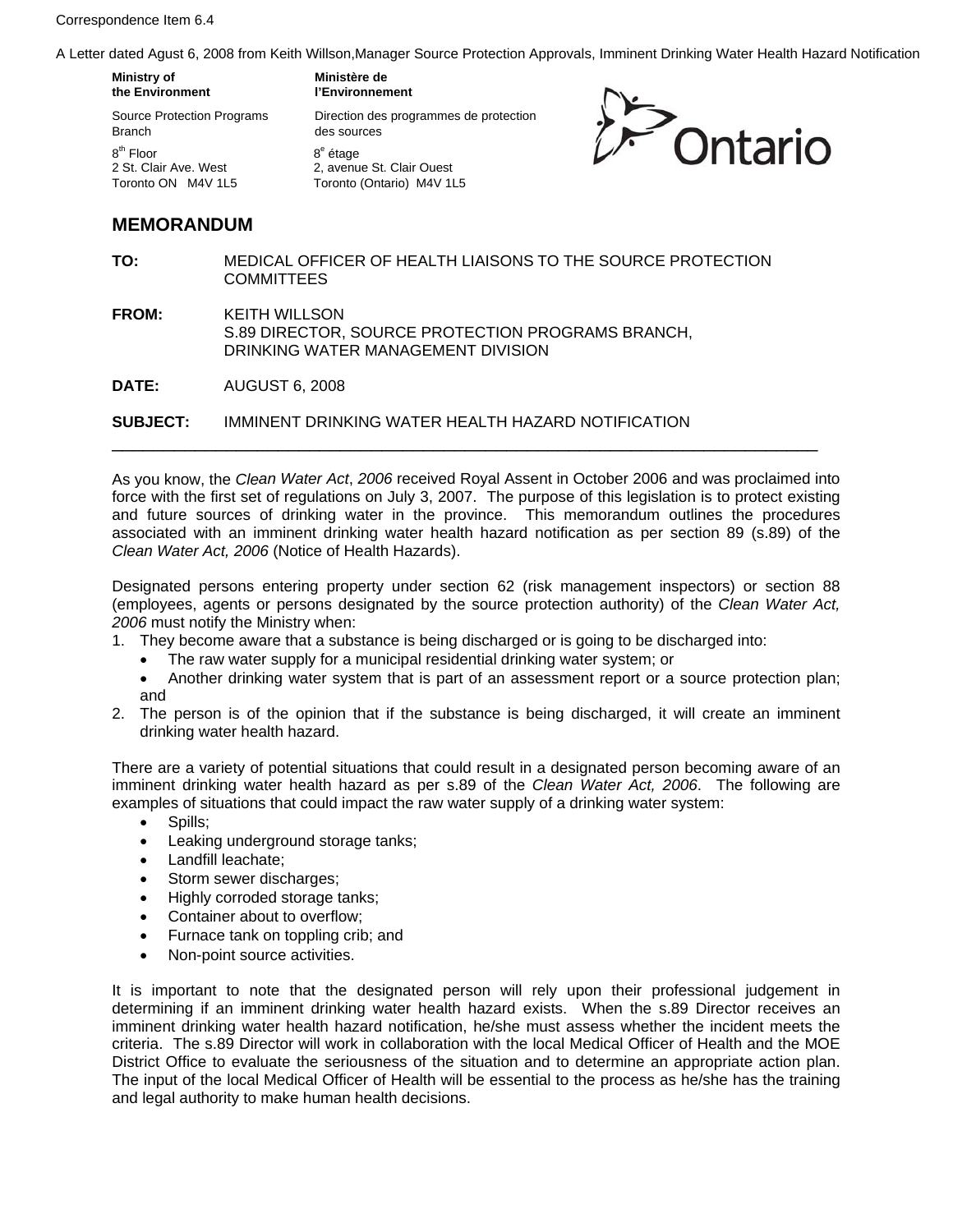A Letter dated Agust 6, 2008 from Keith Willson,Manager Source Protection Approvals, Imminent Drinking Water Health Hazard Notification

The s. 89 Director is obliged under subsection 89(2) of the *Clean Water Act, 2006* to give written notice, within 30 days, to the affected source protection authority/ municipality, of any action taken by the ministry. A letter will be sent outlining the following:

• MOE/other response thus far and anticipated future response; and

• The District Office contact if the designated person would like further updates in the future.

Please see the attached flow diagram that illustrates the procedure.

**Timelines** 

Training of the designated persons has begun with a pilot course in July 2008 and additional courses are scheduled for Fall 2008. There is a potential for imminent drinking water health hazards to be reported immediately.

As a Medical Officer of Health Liaison to the Source Protection Committee, it is requested that you relay the above information to the medical officers of health that you represent. If you have any questions or concerns, please contact Sara Moore-German in my office (416-314-0394, [sara.moore](mailto:sara.moore-german@ontario.ca)[german@ontario.ca\)](mailto:sara.moore-german@ontario.ca) or I would be pleased to schedule a teleconference at your request.

Sincerely,

Keith Willson,

Manager – Source Protection Approvals/ Section 89 Director, Source Protection Programs Branch Drinking Water Management Division, Ontario Ministry of the Environment

C: Source Protection Committee Chairs; Source Protection Program Managers.